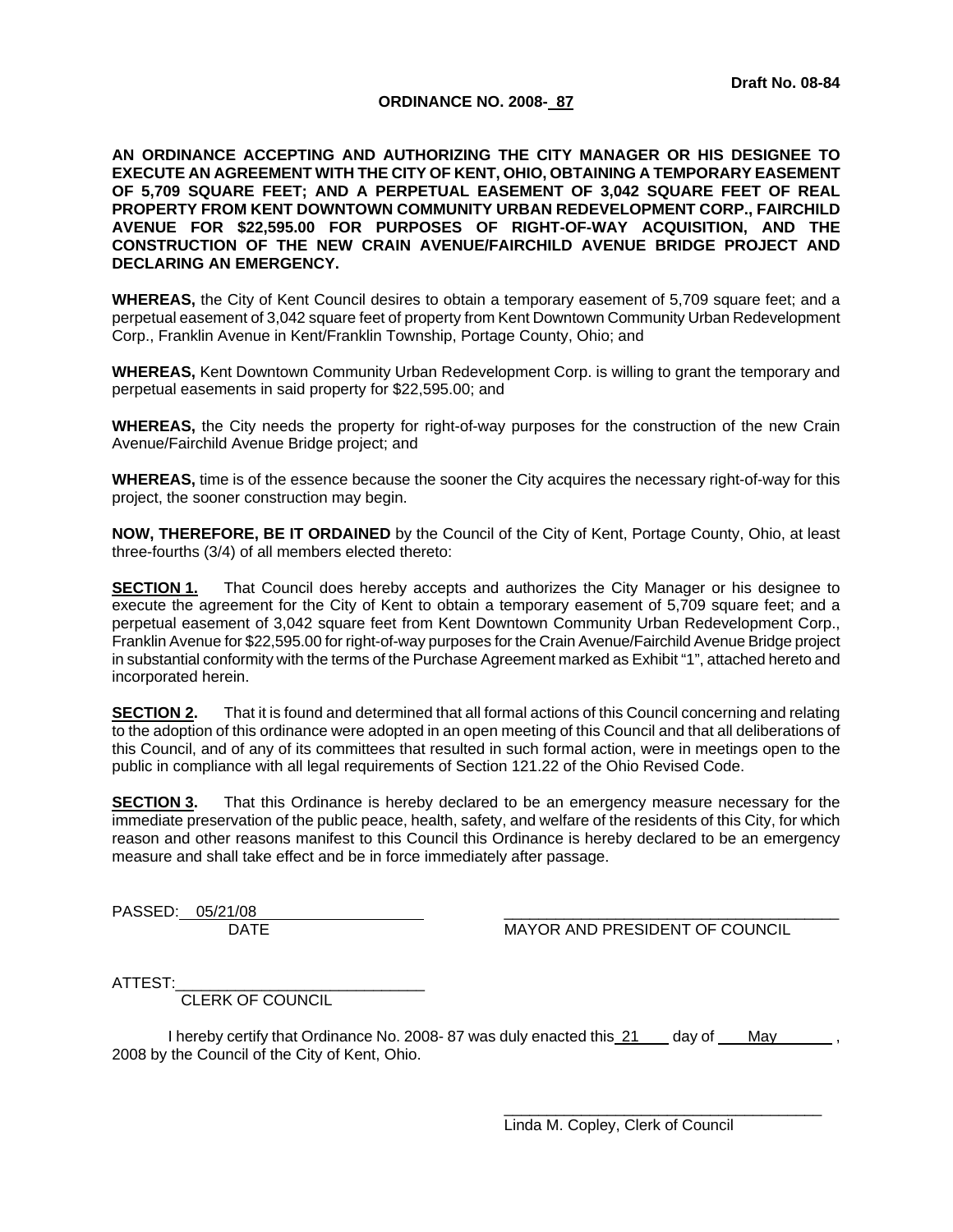ODOT RE 216 Rev. 09/03

**TEVC** LPA Pmt, by LPA

# TEMPORARY RIGHT OF WAY EASEMENT

KNOW ALL MEN BY THESE PRESENTS THAT: Kent Downtown Community Urban Redevelopment Corporation., the Grantor(s) herein, in consideration of the sum of \$5,771.00, to be paid by City of Kent, the Grantee herein, does hereby grant, bargain, sell, convey and release to said Grantee, its successors and assigns forever, a temporary easement to exclusively occupy and use for the purposes mentioned in Exhibit "A" the following described real estate:

# PARCEL(S): 84 TV POR-Crain Ave

SEE EXHIBIT "A" ATTACHED HERETO AND BY THIS REFERENCE MADE A PART HEREOF Prior Instrument Reference: Instr. #200337512, Instr.#200309814, Warranty Deed Official Records Volume 488 Page 165 & Warrauty Deed Official Records Volume 56 Page 995 Portage County Recorder's Office.

To have and to hold said temporary easement, for the aforesaid purposes and for the anticipated period of time described below, unto the Grantee, its successors and assigns forever.

The duration of the temporary easement herein granted to the Grantee is 24 months immediately following the date on which the work described above is first commenced by the Grantee, or its duly authorized employees, agents, and contractors.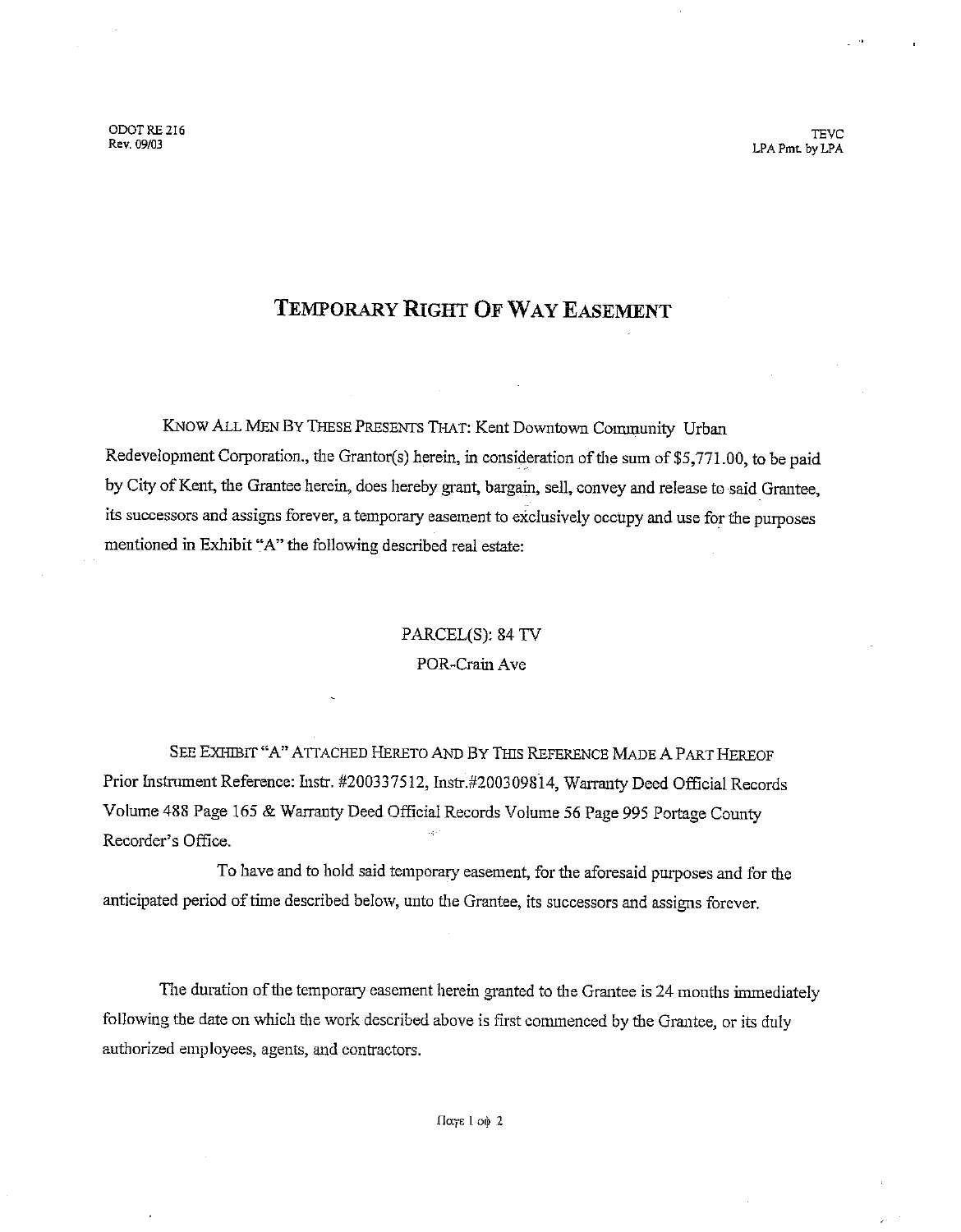RE 247-I Rev. 05/07

á

Corporation & LLC ACK for Instruments

IN WITNESS WHEREOF Kent Downtown Community Urban Redevelopmemnt Corporation has caused its name to be subscribed by Howard Boyle, its duly authorized agent on the  $\frac{19}{4}$  day of  $\partial$ oo $\nu$  $M$  and

## KENT DOWNTOWN COMMUNITY URBAN REDEVELOPMEMNT CORPORATION

Howard Boyle, Pacificil By:

STATE OF OHIO, COUNTY OF PORTAGE ss: BE IT REMEMBERED, that on the  $\frac{14\pi}{4}$  day of  $\frac{M\pi n e h_s}{200 \gamma}$ , before me the subscriber, a Notary Public in and for said state and county, personally came the above named  $\frac{1}{2}$ <br> $\frac{1}{2}$   $\frac{1}{2}$   $\frac{1}{2}$   $\frac{1}{2}$   $\frac{1}{2}$   $\frac{1}{2}$   $\frac{1}{2}$   $\frac{1}{2}$  and duly authorized agent of Kent Downtown Community Urban Redevelopmemnt Corporation, and who signed or acknowledged the signing of the foregoing instrument to be the voluntary act and deed of said entity.

IN TESTIMONY WHEREOF, I have hereunto subscribed my name and affixed my official seal on the day and year last aforesaid.

**NOTARY PUBLIC** My Commission expires:

This document was prepared by or for the State of Ohio, Department of Transportation, on forms approved by the Attorney General of Ohio.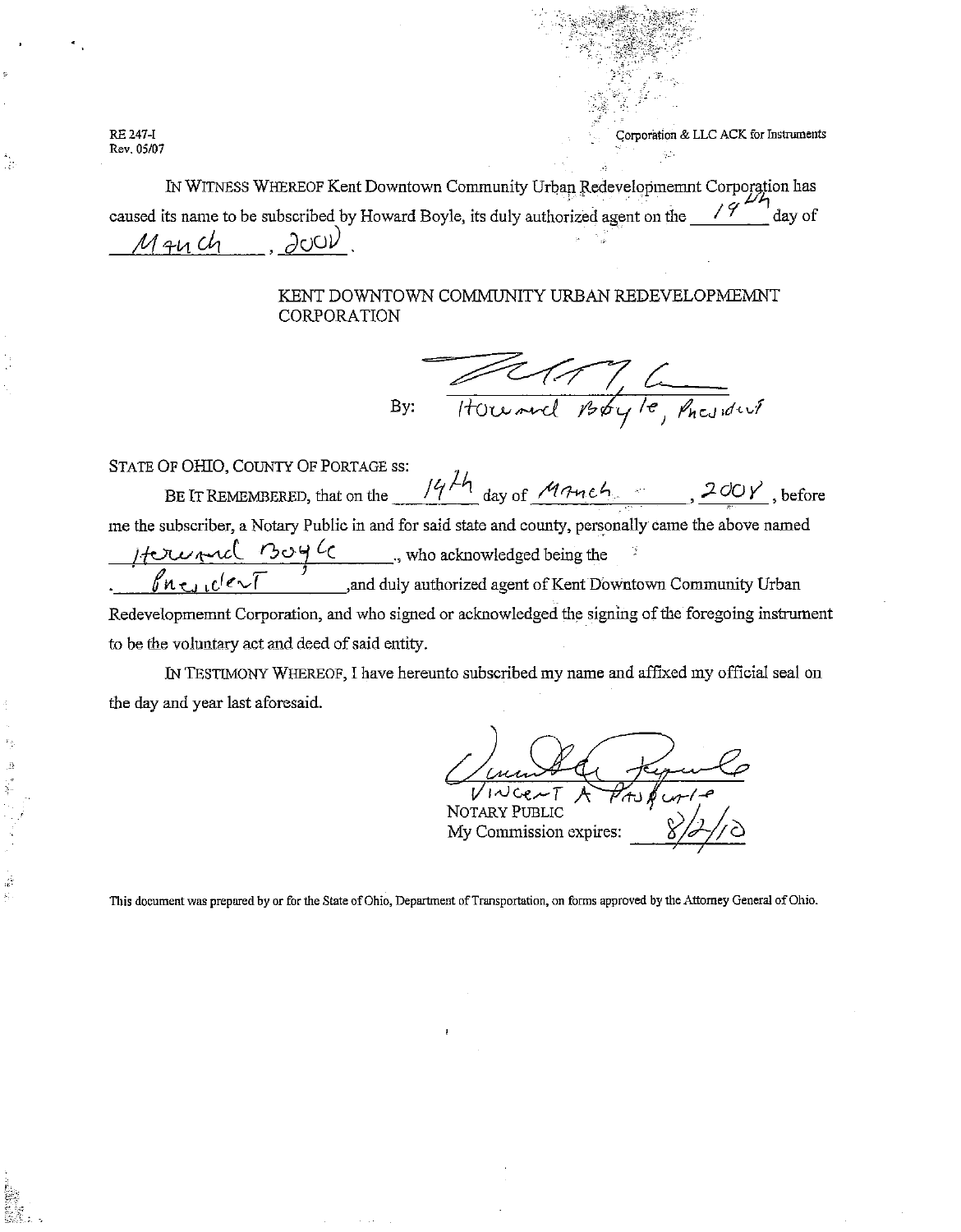**EXHIBIT A** 

**RX 287** Rev. 09/06

PID **PARCEL** CTY-RTE-SEC **Version Date** 

Page 1 of 2 18466 84-TV POR-CRAIN AVENUE 10/25/07

### PARCEL 84-TV **POR-CRAIN AVENUE** TEMPORARY EASEMENT FOR THE PURPOSE OF PERFORMING THE WORK NECESSARY TO **COMPLETE GRADING** FOR APPROXIMATELY 24 MONTHS FROM DATE OF ENTRY BY THE CITY OF KENT, PORTAGE COUNTY, OHIO

#### [Surveyor's description of the premises follows]

Situated in the City of Kent, County of Portage and State of Ohio, being part of Lot 25 of Original Franklin Township, T-3-N, R-9-W, being a parcel of land lying on the right side of the centerline of rightof-way of S.R. 43 (Gougler Avenue) (60 feet), as shown on the POR-CRAIN AVENUE plans made for the City of Kent, Ohio by ARCADIS G & M of Ohio, Inc. and as recorded in Reception Number of the records of Portage County, Ohio and being located within the following described points in the boundary thereof:

Commencing at a 1" bar in a monument box found at the intersection of the centerline of right-of-way of Rockwell Street (49.5 feet) and the centerline of right-of-way of S.R. 43 (Gougler Ayenue) (60 feet). said monument box at Station 634+26.46 on the centerline of right-of-way of S.R. 43 (Gougler Avenue);

Thence South 78° 05' 42" East 31.44' along the centerline extension of Rockwell Street to the easterly right-of-way line of S.R. 43 (Gougler Avenue) at Station 634+17.06, 30.00' right of the centerline of right-of-way of said S.R. 43 (Gougler Avenue);

Thence South 05° 28' 50" East 148.98' along the easterly right-of-way line of S.R. 43 (Gougler Avenue) to the northwesterly corner of a parcel of land now or formerly owned by Kent Downtown Community Urban Redevelopment Corporation (Grantor) recorded in Instrument Number 200337512, at Station 632+68.09, 30.00' right of the centerline of right-of-way of said S.R. 43 (Gougler Avenue);

Thence North 84° 31' 10" East 62.26' along the northerly property line of said Kent D.C.U.R.C. parcel to Station 632+68.08, 92.26' right of the centerline of right-of-way of said S.R. 43 (Gougler Avenue); also being the TRUE PLACE OF BEGINNING of the temporary easement herein described:

- 1. Thence North 84° 31' 10" East 23.26' continuing along the northerly property line of said Kent D.C.U.R.C. parcel to the northeast corner of said parcel at Station 632+68.08, 115.53' right of the centerline of S.R. 43 (Gougler Avenue);
- 2. Thence South 34° 34' 54" East 1.97' along the easterly property line of said Kent D.C.U.R.C. parcel to Station 632+66.36, 116.49' right of the centerline of S.R. 43 (Gougler Avenue);
- 3. Thence South 08° 29' 28" East 166.52' along the westerly line of the proposed Public Access easement parallel with and 12.00' left of the Bike Path centerline to a point of curvature at Station 631+20.64, 131.36' right of the centerline of S.R. 43 (Gougler Avenue);
- 4. Thence along the arc of a curve to the left, said curve having a delta of  $20^{\circ} 02' 07''$ , a radius of 92.00, a tangent of 16.25 and a chord of 32.01 with a chord bearing of South 18° 30' 32" West, an arc distance of 32.17' to the southerly property line of said Kent D.C.U.R.C. at Station 630+91.37, 143.46' right of the centerline of right-of-way of S.R. 43 (Gougler Avenue);
- 5. Thence North 86° 42' 48" West 34.39' along the southerly property line of said Kent D.C.U.R.C. parcel to Station 630+91.04, 109.07' right of the centerline of S.R. 43 (Gougler Avenue):
- 6. Thence North 09° 17' 51" West 155.90' through said Kent D.C.U.R.C. parcel to Station 632+29.68, 88.08' right of the centerline of S.R. 43 (Gougler Avenue);
- 7. Thence North 00° 44' 13" East 38.62' through said Kent D.C.U.R.C. parcel to the TRUE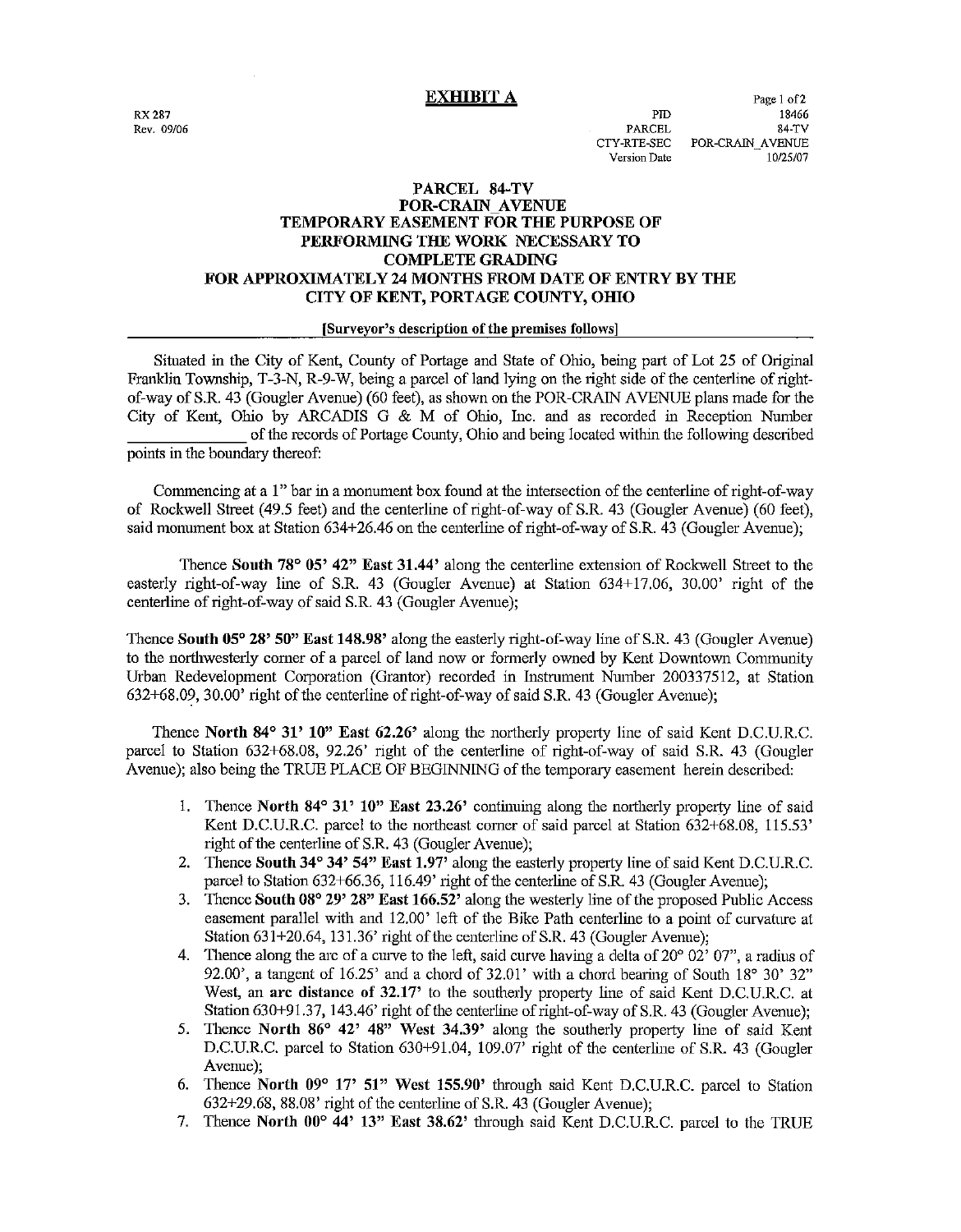**RX 287** Rev. 09/06

### PLACE OF BEGINNING.

The above described parcel contains 5709 square feet of land, which includes 0 square feet in the present road occupied, resulting in a net take of 3696 square feet of land of which is contained within Portage County Auditor's Permanent Parcel Number 170253000002, 1014 square feet of land of which is contained within Permanent Parcel Number 170253000003, and 999 square feet of land of which is contained within Permanent Parcel Number 170253000004 and subject to all legal highways and easements of record.

Grantor herein retains the right to use said lands for any and all other purposes provided that such does not interfere with nor impair the exercise of the easement herein granted.

This description was prepared by Angela M. Metz, E.I. in December 2006 under the direct supervision of Charles A. Hauber, Registered Surveyor Number 8034 and is based on a field survey performed by Finkbeiner, Pettis & Strout, Inc. (now known as ARCADIS G & M of Ohio, Inc.) in 2004 under the direction and supervision of Michael E. Durbin, Registered Surveyor Number 7528.

Bearings in this description are based on the Ohio Coordinate System, NAD83(86), North Zone.

Grantor claims title by instrument(s) of record in Instrument Number 200337512 of the records of Portage County.

The stations referred to herein are from the centerline of right-of-way of S.R. 43 (Gougler Avenue) as found on the City of Kent Right-of-Way Plan POR-CRAIN AVENUE.

Iron pins set in the above description are 5/8 inch diameter by 30 inch long rebars with a plastic cap stamped "HAUBER 8034" or a drill hole depending upon the nature of the material that is present at each corner after construction.

Grantor conveys all of the property described above, except they reserve the right of ingress and egress to and from S.R. 43 (Gougler Ayenue) for himself and his heirs, executors, administrators and assigns.

Grantor, for himself and his heirs, executors, administrators and assigns, reserves the right of ingress and egress to and from any residual area.

This instrument prepared by ARCADIS G & M of Ohio, Inc. for the City of Kent, Ohio.

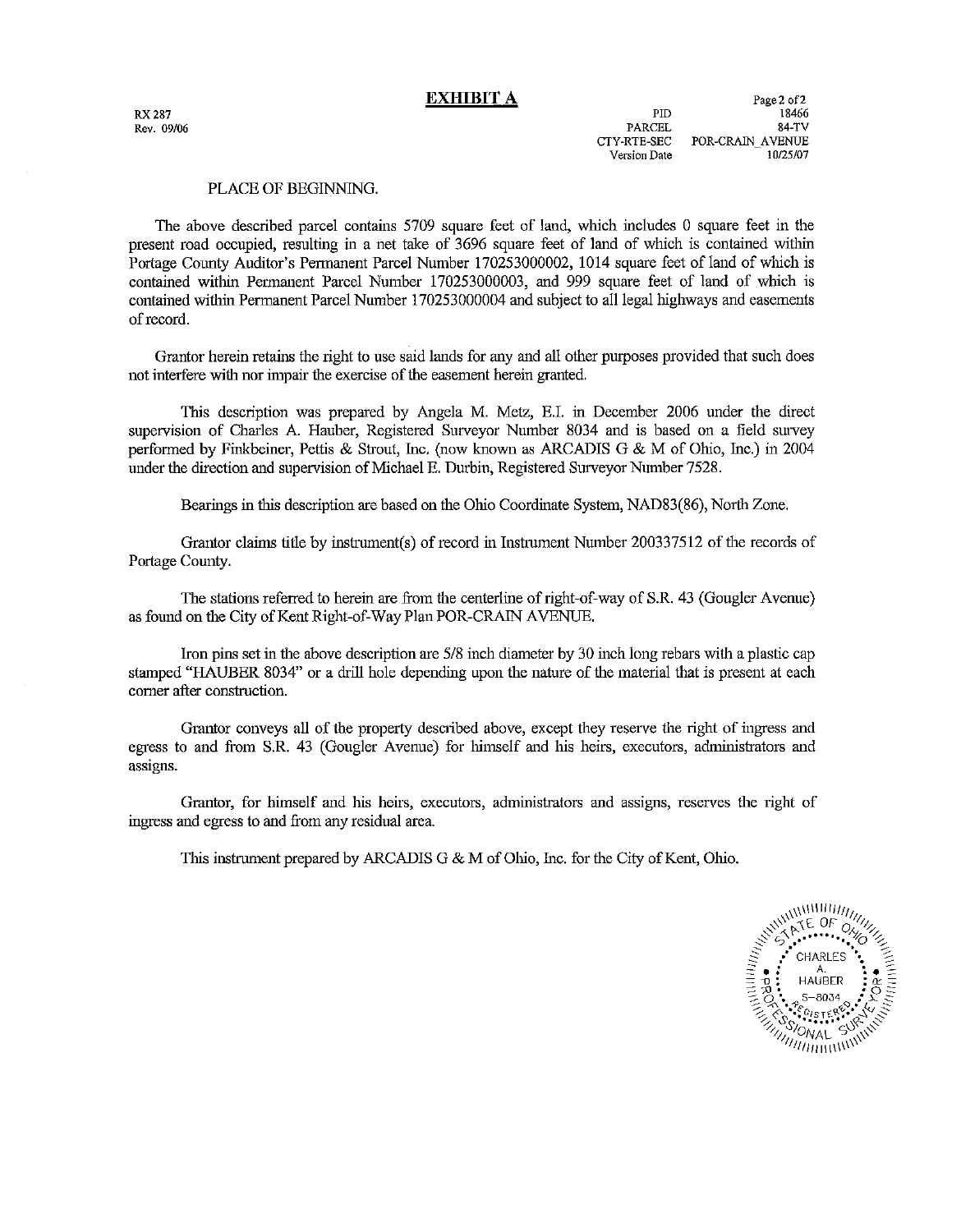ODOT RE 210 Rev. 09/03

**EDVC** LPA Pmt By LPA

# **STANDARD HIGHWAY EASEMENT DEED**

KNOW ALL MEN BY THESE PRESENTS THAT: Kent Downtown Community Urban Redevelopment Corporation, the Grantor(s) herein, in consideration of the sum of \$16,824.00, to be paid by City of Kent, the Grantee herein, does hereby grant, bargain, sell, convey and release to said Grantee, its successors and assigns forever, an easement, which is more particularly described in Exhibit A attached hereto, within the following described real estate:

> PARCEL(S): 84 SHV POR-Crain Avenue

SEE EXHIBIT "A" ATTACHED HERETO AND BY THIS REFERENCE MADE A PART HEREOF Prior Instrument Reference: Instr. #200337512, Instr.#200309814, Warranty Deed Official Records Volume 488 Page 165 & Warranty Deed Official Records Volume 56 Page 995 Portage County Recorder's Office.

And the said Grantor(s), for themselves and their successors and assigns, hereby covenants with the said Grantee, its successors and assigns, that they are the true and lawful owner(s) of said premises, and is lawfully seized of the same in fee simple, and have good right and full power to grant, bargain, sell, convey and release the same in the manner aforesaid, and that the same are free and clear from all liens and encumbrances whatsoever, except: (a) easements, restrictions, conditions, and covenants of record; (b) all legal highways; (c) zoning and building laws, ordinances, rules, and regulations; and (d) any and all taxes and assessments not yet due and payable; and that Grantor(s) will warrant and defend the same against all claims of all persons whomsoever.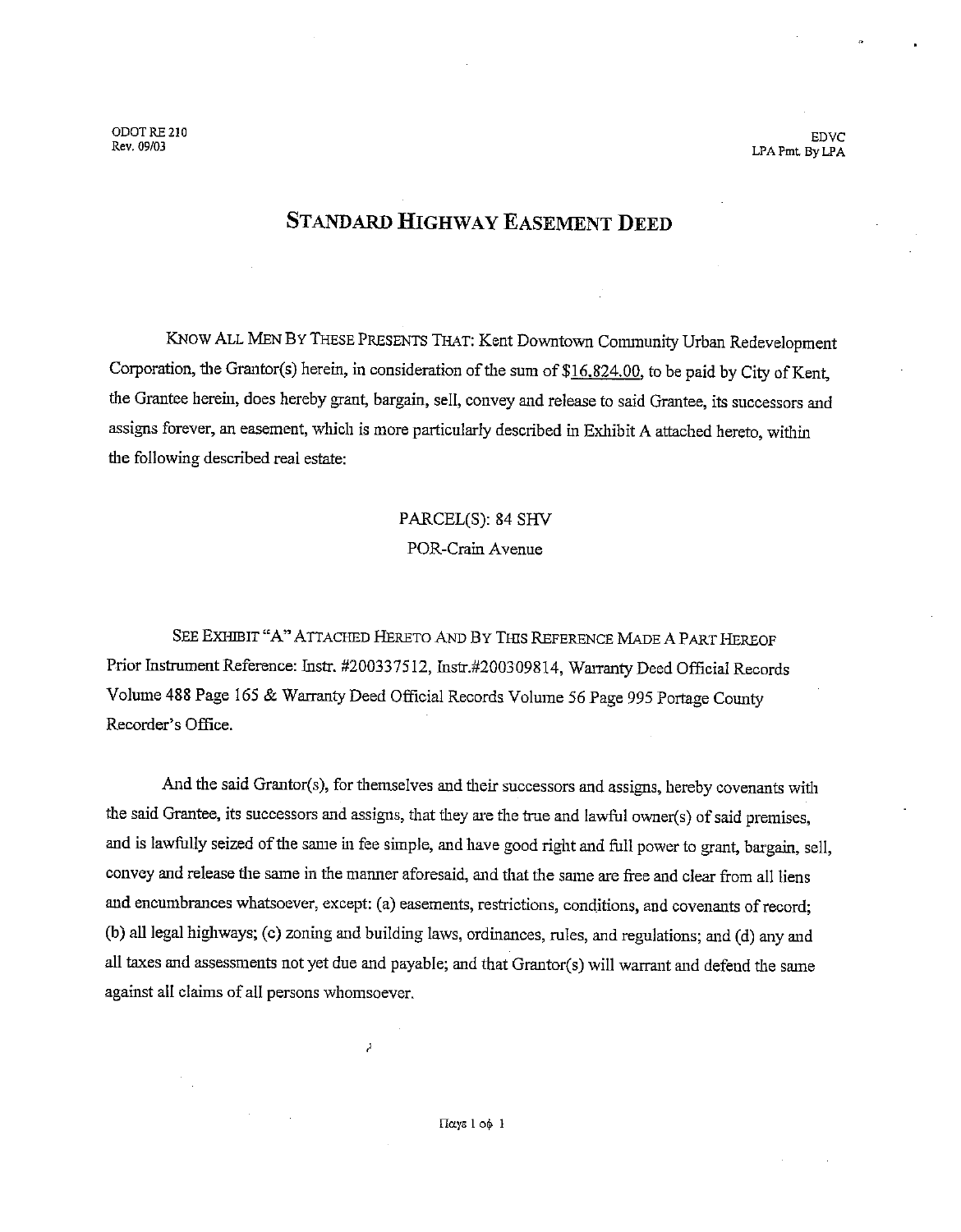RE 247-I Rev. 05/07

前半 長崎

Corporation & LLC ACK for Instruments

IN WITNESS WHEREOF Kent Downtown Community Urban Redevelopmemnt Corporation has caused its name to be subscribed by Howard Boyle, its duly authorized agent on the  $\frac{1}{4}$  day of Manch  $2007$ 

## KENT DOWNTOWN COMMUNITY URBAN REDEVELOPMEMNT CORPORATION

Howard Boyle, Installant By:

STATE OF OHIO, COUNTY OF PORTAGE ss: BE IT REMEMBERED, that on the  $\frac{14^{h}}{h}$  day of  $\frac{M4ul}{h}$ ,  $\frac{200Y}{h}$ , before me the subscriber, a Notary Public in and for said state and county, personally came the above named  $\lvert \text{for } m_1 \rvert$   $\lvert m_2 \rvert$   $\lvert \text{for } m_1 \rvert$ , who acknowledged being the and duly authorized agent of Kent Downtown Community Urban  $.$  Pues devi Redevelopmemnt Corporation, and who signed or acknowledged the signing of the foregoing instrument

to be the voluntary act and deed of said entity.

IN TESTIMONY WHEREOF, I have hereunto subscribed my name and affixed my official seal on the day and year last aforesaid.

NOTARY PUBLIC My Commission expires:

This document was prepared by or for the State of Ohio, Department of Transportation, on forms approved by the Attorney General of Ohio.

ţ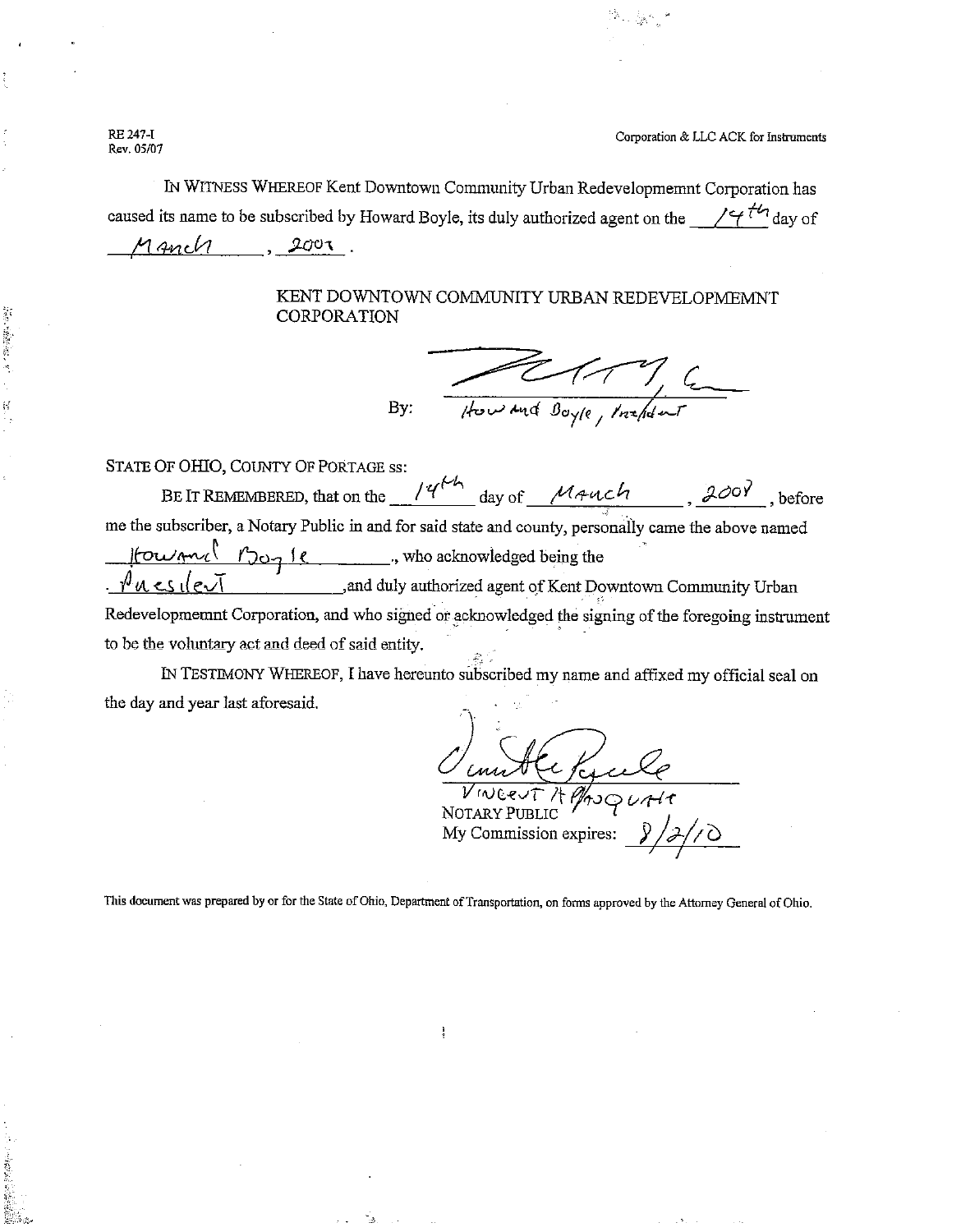#### **EXHIBIT A**

**RX 271** Rev. 09/06

**PITY** PARCEL CTY-RTE-SEC Version Date

Page 1 of 2 18466 84-SHV POR-CRAIN AVENUE 12/01/06

### PARCEL 84-SHV **POR-CRAIN AVENUE** PERPETUAL EASEMENT FOR HIGHWAY PURPOSES WITHOUT LIMITATION OF EXISTING ACCESS RIGHTS IN THE NAME AND FOR THE USE OF THE CITY OF KENT, PORTAGE COUNTY, OHIO

An exclusive perpetual easement for public highway and road purposes, including, but not limited to any utility construction, relocation and/or utility maintenance work deemed appropriate by the City Of Kent, Portage County, Ohio, its successors and assigns forever.

Grantor/Owner, for himself and his heirs, executors, administrators, successors and assigns, reserves all existing rights of ingress and egress to and from any residual area (as used herein, the expression "Grantor/Owner" includes the plural, and words in the masculine include the feminine or neuter).

#### [Surveyor's description of the premises follows]

Situated in the City of Kent, County of Portage and State of Ohio, being part of Lot 25 of Original Franklin Township, T-3-N, R-9-W, being a parcel of land lying on the right side of the centerline of rightof-way of S.R. 43 (Gougler Ayenue) (60 feet), as shown on the POR-CRAIN AVENUE plans made for the City of Kent, Ohio by ARCADIS G & M of Ohio, Inc. and as recorded in Reception Number of the records of Portage County. Ohio and being located within the following described points in the boundary thereof:

Commencing at a 1" bar in a monument box found at the intersection of the centerline of right-of-way of Rockwell Street (49.5 feet) and the centerline of right-of-way of S.R. 43 (Gougler Avenue) (60 feet), said monument box at Station 634+26.46 on the centerline of right-of-way of S.R. 43 (Gougler Avenue);

Thence South 78° 05' 42" East 31.44' along the centerline extension of Rockwell Street to the easterly right-of-way line of S.R. 43 (Gougler Avenue) at Station 634+17.06, 30.00' right of the centerline of right-of-way of said S.R. 43 (Gougler Avenue);

Thence South 05° 28' 50" East 148.98' along the easterly right-of-way line of S.R. 43 (Gougler Avenue) to the northwesterly corner of a parcel of land now or formerly owned by Kent Downtown Community Urban Redevelopment Corporation (Grantor) recorded in Instrument Number 200337512, at Station 632+68.09, 30.00' right of the centerline of right-of-way of said S.R. 43 (Gougler Avenue);

Thence North 84° 31' 10" East 85.53' along the northerly property line of said Kent D.C.U.R.C. parcel to Station 632+68.08, 115.53' right of the centerline of right-of-way of said S.R. 43 (Gougler Avenue);

Thence South 34° 34' 54" East 1.97' along the easterly property line of said Kent D.C.U.R.C. parcel to the intersection with the westerly line of the proposed Public Access easement at Station 632+66.36, 116.49' right of the centerline of right-of-way of said S.R. 43 (Gougler Avenue); also being the TRUE PLACE OF BEGINNING of the easement herein described:

- 1. Thence South 34° 34' 54" East 43.06' continuing along the easterly property line of said Kent D.C.U.R.C. parcel to Station 632+28.74, 137.43' right of the centerline of S.R. 43 (Gougler Avenue):
- 2. Thence South 07° 09' 52" East 161.42' continuing along the easterly property line of said Kent D.C.U.R.C. parcel to the southerly property line at Station 630+91.46, 153.29' right of the centerline of S.R. 43 (Gougler Avenue);